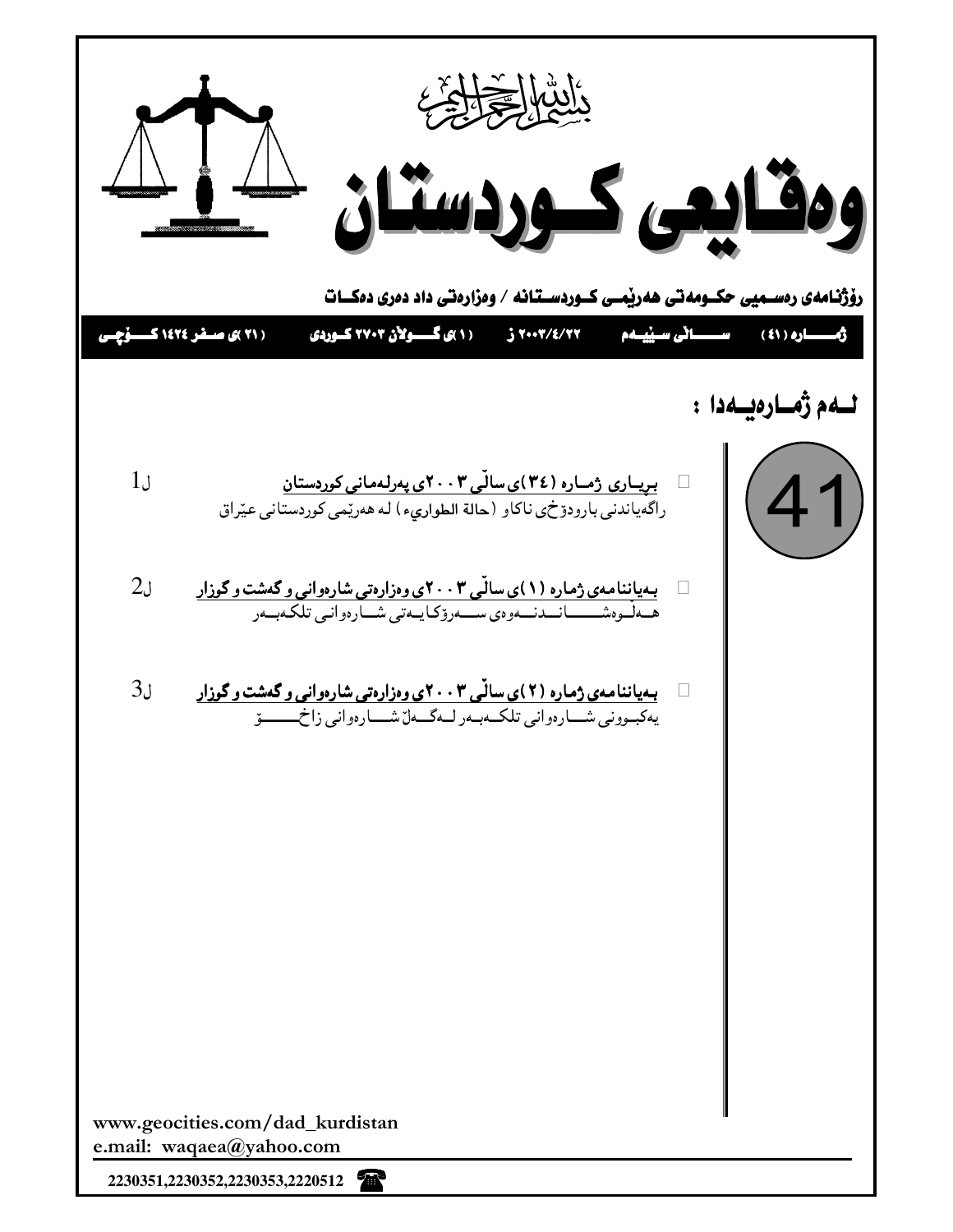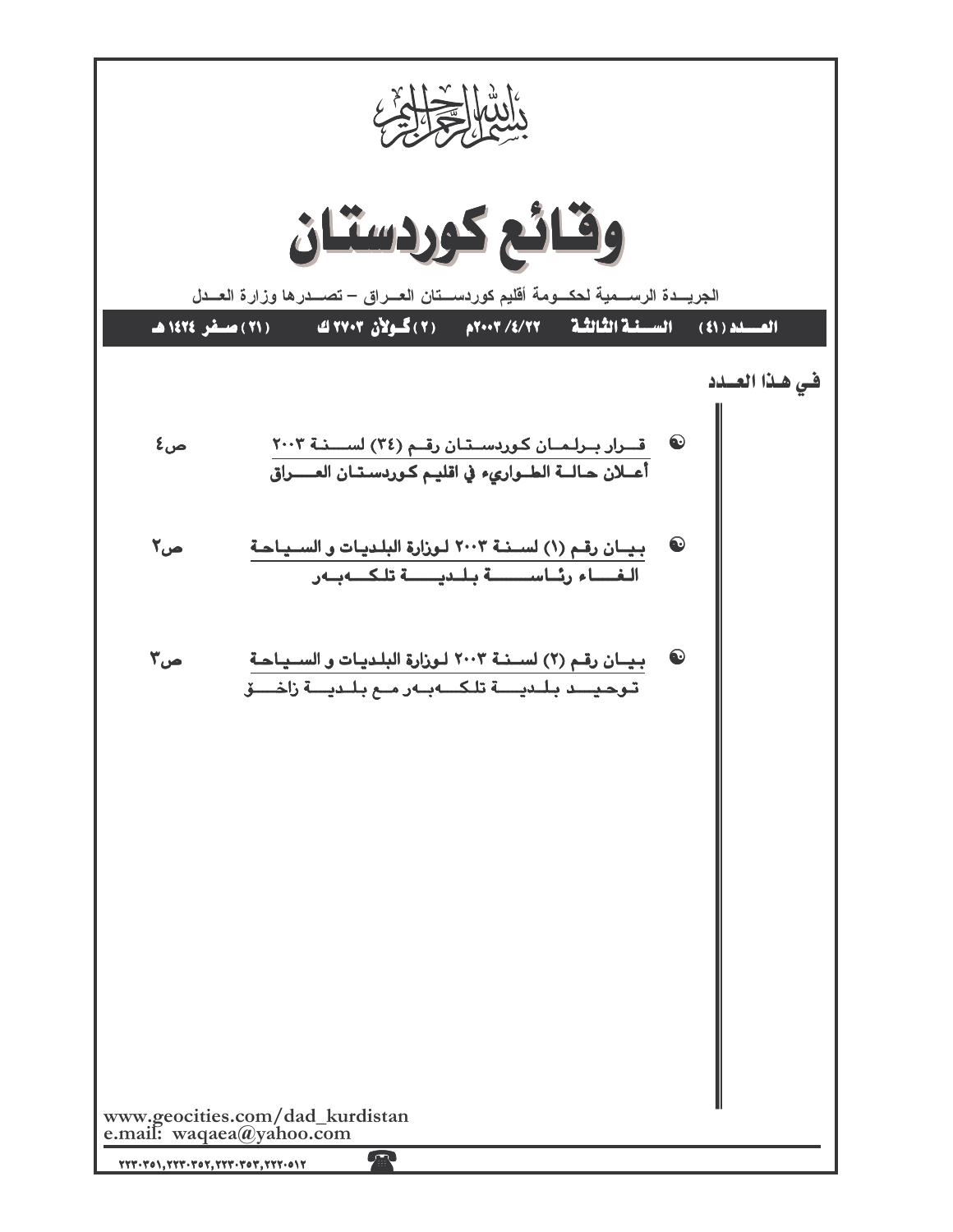## به نساوی خسوای به خشسندهو میهرهبسان ىه نــاوى گەنــــەوە ئه نجــومهني نيشتمانيي كوردســـتاني عيْــراق ژمارەى بىريسىار : ٢٤ رۆژى بىريسار : ٢٠٠٣/٣/١٩

" بـريـــار "

پشت به حوکمهکانی برِگه (۱)ی ماددهی پهنجاو شهش له یاسای ژمـاره (۱)ی هـهموارکراوی سالْی (۱۹۹۲)و ، لەسەر داوای ياسايی لە ئەندامانی ئەنجومەنی نیشتمانیی کوردستانی عیّراق ، ئه نجومهنی نیشتمانیی له دانیشتنی رۆژی (۲۰۰۲/۲/۱۹) بدا ئهم بریارهی خوارهوهی دا : **يەكــهم :** لەبەر ئەگەرى قەومانى جەنگ ، ھەرێمى كوردسىتانى عێراق دەكەوێتـە ژێر بـارودۆخى ناكاو (حالة الطوارىء) تا راگهياندنٽِكي ديكه. دووم : ئەو جەريمانەي كـه لـەو ماوەپـەدا دەكرێنــه سـەر خــەلّك و مولّك و مـالٌ بـه ھەلومـەرجى توندوتيژ بۆ تێوەگلاوەكانيان لە قەلەم دەدرێت. سيِّيهم : مەر دەقى پيچەوانەي حوكمەكانى ئەم بريارە بيّت ناخريتە بەركار. چوارهم: پێویسته لهسهر ئهنجومهنی وهزیران حوکمهکانی ئهم بریاره بخاته بهرکار. **یینجهم :** ئهم بریاره له رۆژی (۲۰۰۳/۲/۱۹) وه دهخریته بهرکار و له (وهقـایعی کوردسـتان) دا بلأودەكرێتەوە.

د.رۆژ نسورى شساوەبس ســهروْکي ئه نجومهني نيشتمـانيي کوردستـاني عيْــراق

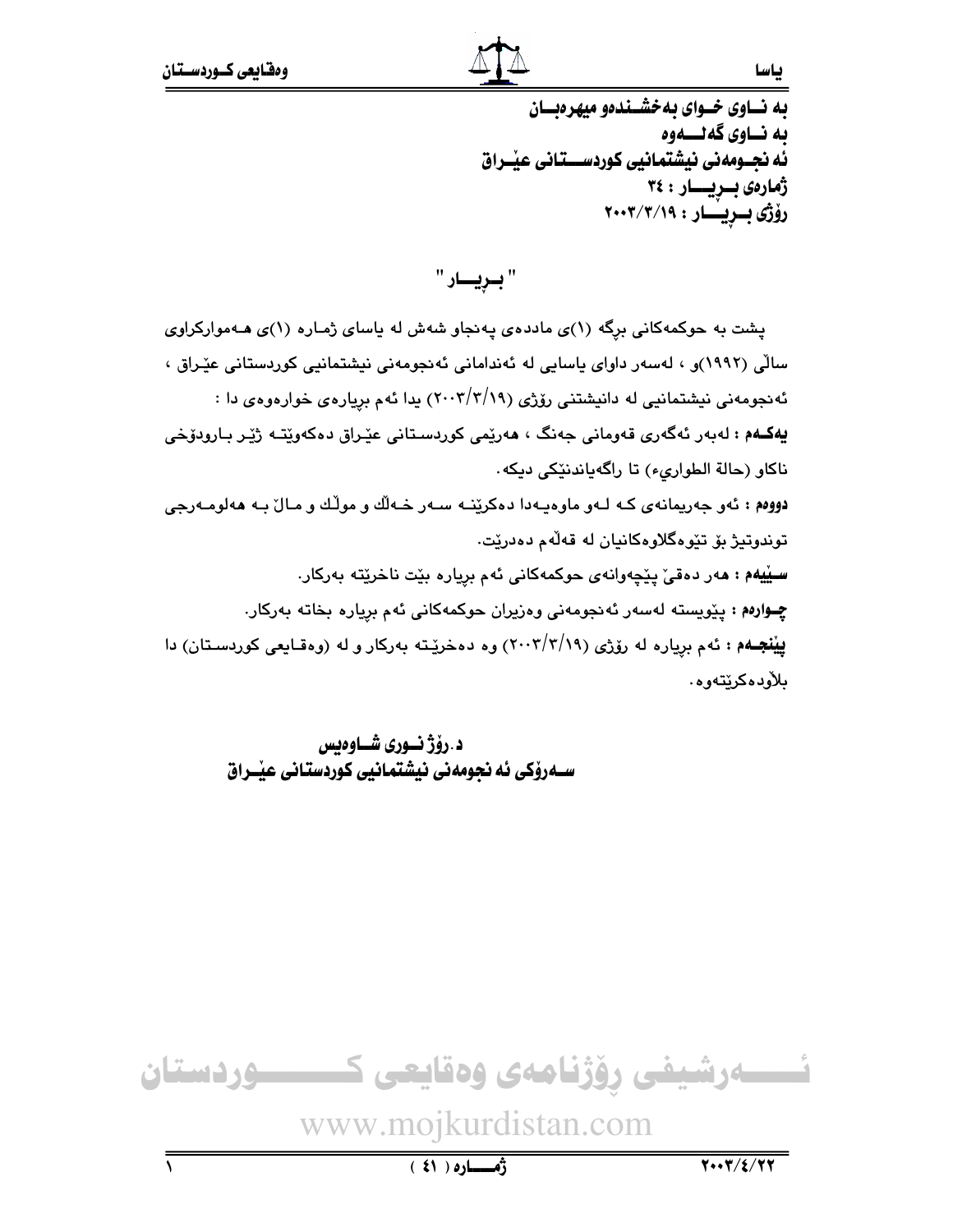ئياسيا

ومزارهتى شسارهوانى وكسهشت وكسوزار فەرمانگىەى ياسىايى بهروار: ٢٠٠٣/٤/٧

به بسان ژماره (١)

لەبەر كۆتايى ھاتنى مـاوەي ئـەو ئاگاداريـەي كـە لـە بـەروارى (٢/٢/٩) لـە رۆژنامەكانـدا بلاّوکرابووهوه و ، لهېهر نهبوونی هيچ سکالاّيهك يان رهخنهيهك له هيچ لايهنێك له ماوهۍ ياسايي که (۳۰) رۆژه دوای بلاوکردنهوهی ئاگاداریهکه ، به یی ی ماددهی (٦) لـه یاسـای بـهریوهبردنی شــارەوانيەكان ژمــارە (٦)ى ســالّى ١٩٩٣ى ھــەمواركراو بــە مەبەســتى ھەلّوەشــاندنەوەي سـەرۆكايەتى شـارەوانى تلكەبـەر ، پـشت بـەو دەسـەلأتەى مـاددەى (١٢) لـە ياسـاى سـەرەوە پیّمانی داوه .. بریارماندا به : **يەكـەم : م**ەلوەشاندنەوەي سەرۆكايەتى شارەوانى تلكەبەر. دووهم : ئەم بريارە لە رۆژى بلاوكردنەوەي لە رۆژنامەي رەسمى جىبەجى دەكريت.

> عبسدالمهيسمسن بسارزانى وهزيدري شارهواني وكفشت وكحوزار به ومكسالهت

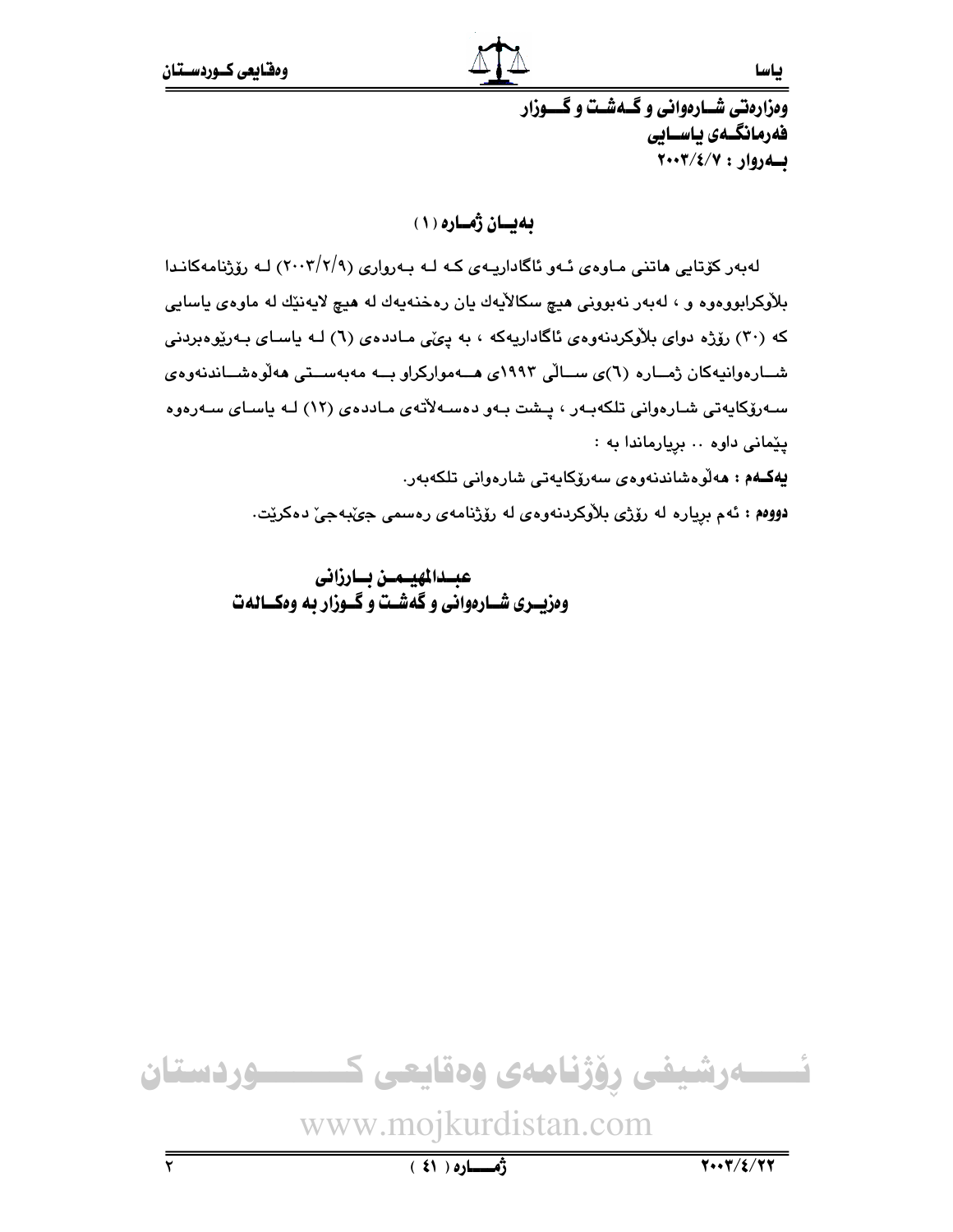ئياسيا

ومزارهتي شـارهواني و گهشـت و گــوزار فەرمانگىەى ياسىايى  $Y \cdot Y / \xi / Y :$ لله روار: ٧/٤/٢

به بسان ژماره (٢)

به پئی ئەو دەسـەلأتەي بـه گـوێِرەي مـادەي (١١) لـه ياسـاي بـەرێوەبردنى شـارەوانيەكان ژماره (٦)ی سالّی ۱۹۹۳ی ههموارکراو پیّمـان دراوه و ، بـهییمّی بریـاری ئهنجومـهنی شـارهوانی زاخىق ژمـاره (١٢٢) لــه ١٧/١١/١٧ و ، نــهبوونى هــيچ سـكالأيهك يـان رەخنەيــەك لــه لايــهن ئەنجومەنى شارەوانى تلكەبەر لـه مـاوەي (٣٠) سـى رۆژ لـه دواي بلاّوكردنـهوەي ئاگـادارى لـه رۆژنامەكان بۆ ھەلوەشاندنەوەي شارەوانى تلكەبەر و ، ھەروەھا يشتگىرى قائمقامىيەتى قـەزاي زاخو به نووسراویان ژماره (۲۰۷۲) له ۲۰۰۲/۱۱/۲۰ و لهبهر فـراوان بـوونی سـنووری شـارهوانی زاخۆ و کەوتنى شارەوانى تلکەبەر لە ناو سنوورى نەخشەي بنەرەتى شارەوانى زاخۆ کە دەبێت به گهرهکیّك له ناوهندى شارى زاخو بريارمان دا بــه : يهكـهم : يەكبونى (توحيد)ى شارەوانى تلكەبەر لەگەل شارەوانى زاخۆ. دووم : ئەم بريارە لە رۆژى بلاّوكردنەوەي لە رۆژنامەي رەسمى جىّبەجىّ دەكريّت.

> عبسدالمهيسمن بسارزانى ومزیسری شسارهوانی و گهشت و گسوزار به وهکسالهت